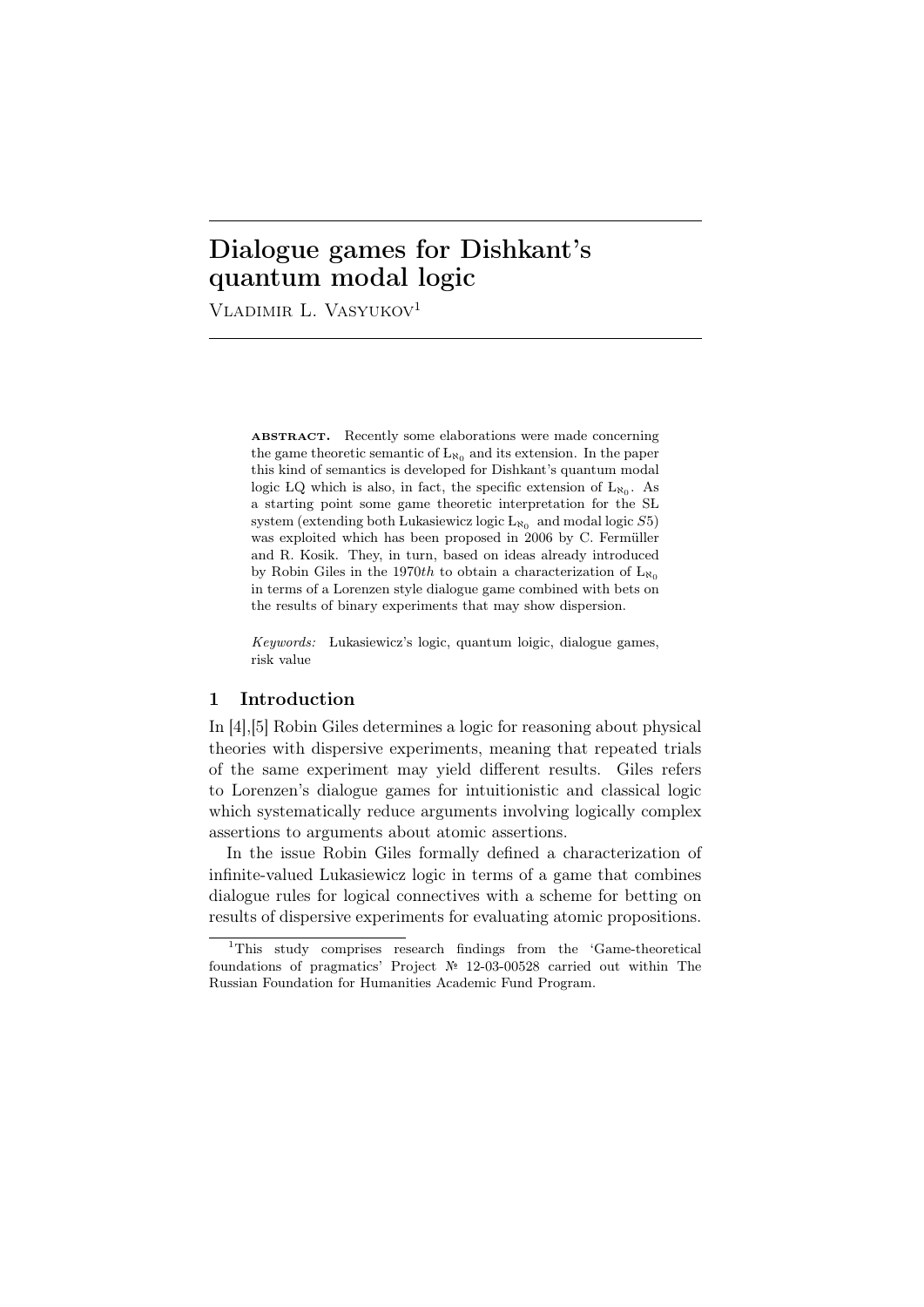In this connection it is interesting that Herman Dishkant introduced the modal extension of Lukasiewicz's infinite-valued logic which allows to consider physical objects obeying to the rules of quantum mechanics. This suggests to extend Giles' method to Dishkant's logic for obtaining a characterization of that in terms of a dialogue game too. The starting position and conditions in this case would be as follows.

The main idea of H. Dishkant's quantum modal logic (*LQ*) [1] is to include Mackey's axioms for probabilities of quantum-mechanical experiments [6] into the calculus of Lukasiewicz's infinite-valued logic  $L_{\aleph_0}$  treating probabilities as truth-values. It is done not directly and Mackey's construction plays the role of a leading idea only and resulting calculus is, in essence, a modal extension of Lukasiewicz logic where the last is enriched with the modal symbol *Q* and four modal inference rules. The proposition *QA* expresses such a property which can be observed and the presence of which confirms *A* ('*A* is confirmed by observation').

The system L*Q* contains four axioms and five rules of inference:

A1.  $A \rightarrow (B \rightarrow A)$  $\mathbf{A2.}$   $(A \rightarrow B) \rightarrow ((B \rightarrow C) \rightarrow (A \rightarrow C))$ A3.  $((A \rightarrow B) \rightarrow B) \rightarrow ((B \rightarrow A) \rightarrow A)$  $\mathbf{A4}$   $(\neg A \rightarrow \neg B) \rightarrow (B \rightarrow A)$ **B5.**  $\frac{A, A \rightarrow B}{B}$ B6.  $\frac{A}{QA}$ B7.  $\frac{A}{\neg Q \neg A}$ **B8.**  $\frac{A \rightarrow B}{QA \rightarrow QB}$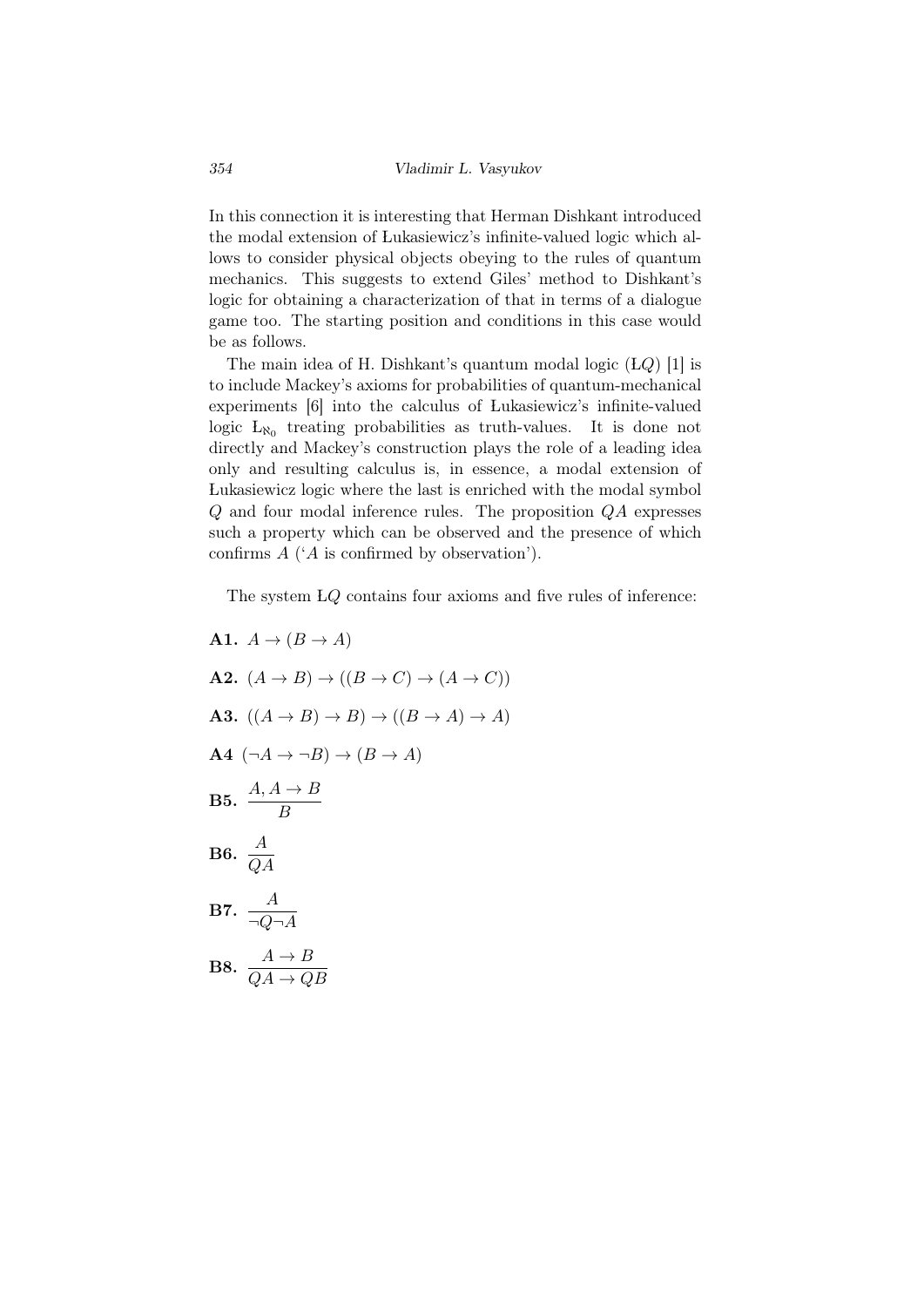**B9.** 
$$
\frac{QA \to QB}{(QB \to QA) \leftrightarrow Q(QB \supset QA)}
$$

where  $A \supset B =_{def} (\neg A \rightarrow B) \rightarrow B$ .

Semantically Dishkant' system L*Q* would be interpreted in the following way. Usually a quantum object is described by a wave function — by a unit vector of a complex Hilbert space *HR*. Let  $\Psi$  be the set of all states of an object and besides these states we consider also *questions* which are described by closed subspaces of *HR*. Each such closed subspace  $\hat{p}$  determines a probability  $p(\psi)$  of a positive answer to the question for any  $\psi \in \Psi$ . It is known that this probability is equal to the squared modulus of the projection of  $\psi$  on the subspace  $\hat{p}$ , i.e.  $p(\psi) = |\psi_{\hat{p}}|^2$ .

Since  $\hat{p}_1 \neq \hat{p}_2 \Rightarrow p_1 \neq p_2$  then we do not identify the question with the corresponding function of *HR* but with the corresponding function  $p : \Psi \to [0, 1]$  for which there exists such  $\hat{p}$  that  $p(\psi) =$  $|\psi_{\hat{p}}|^2$ . Here [0, 1] is the closed segment of real numbers.

Let  $P$  be the set of all questions and for any  $p \in P$  let  $\hat{p}$  be the corresponding subspace of *HR*. We call any function  $g : \Psi \to [0, 1]$ a generalized question and the set of all generalized questions will be denoted by *S*. Obviously  $\mathcal{P} \subset \mathcal{S}$ . The set *S* is partially ordered by the relation *≤* which is defined by

$$
g \leq h =_{def} \forall \psi(q(\psi) \leq h(\psi))
$$
 for any  $g, h \in S$ .

Now let us fix a function  $q : \mathcal{S} \to \mathcal{P}$  satisfying the conditions

$$
q1. \, g \leq h \Rightarrow q(g) \leq q(h)
$$

 $q2. q(p) = p$ 

for any  $q, h \in \mathcal{S}$ ;  $p \in \mathcal{P}$ . It is easy to see that there is at least such a function *q* (e.g. one may take  $q(q)$  equal to that *p* for which  $\hat{p}$  is the minimal subspace containing all  $\psi \in \Psi$  for which  $q(\psi) = 1$ .

Any function  $I^D: W^0 \to S$  is an interpretation of LQ if it satisfy the following conditions:

(I) 
$$
I^D(A \to B) = min(1, 1 - I^D(A) + I^D(B));
$$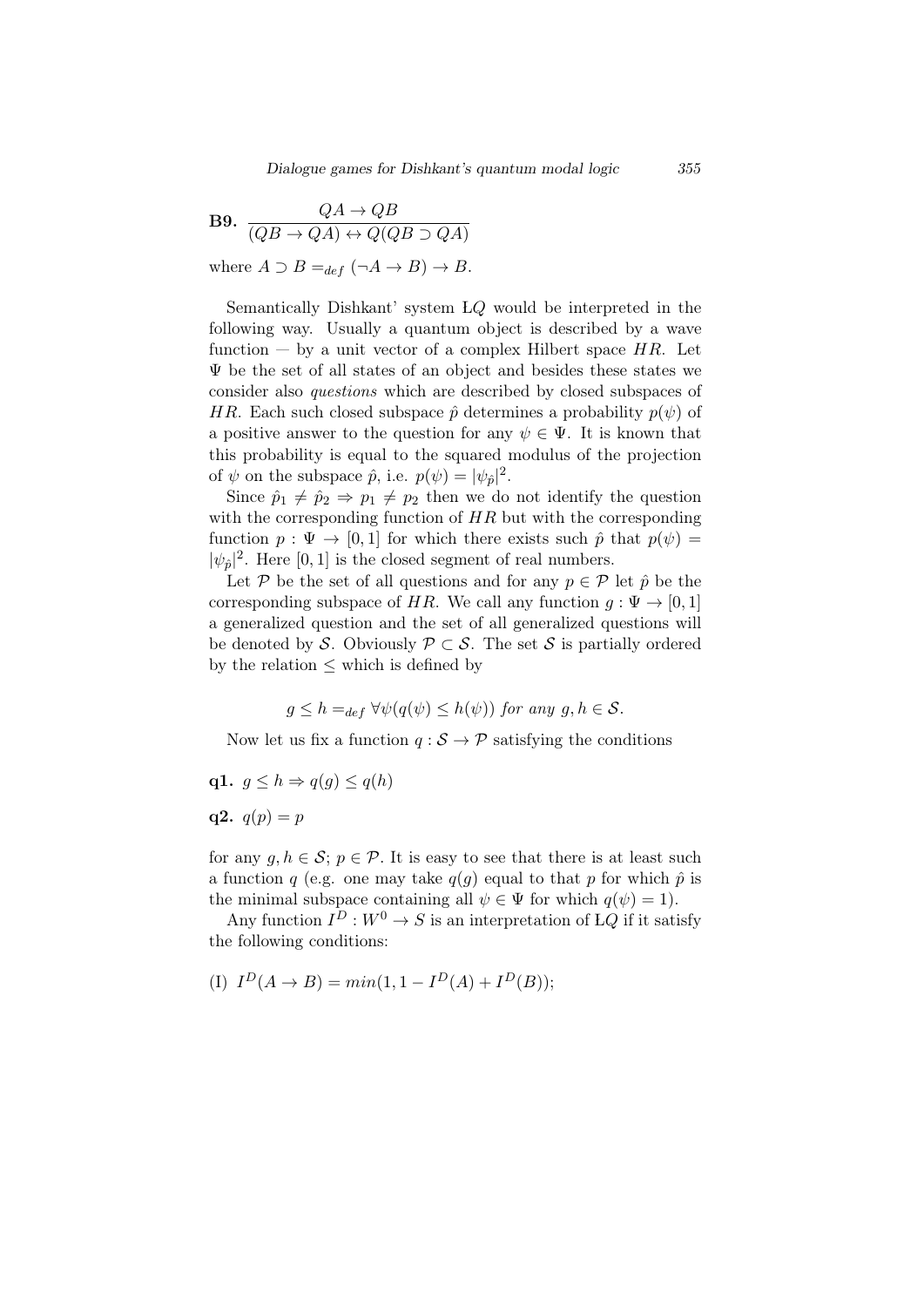- $(II)$   $I^D(\neg A) = 1 I^D(A);$
- $I^D(QA) = q(I^D(A))$

for any  $A, B \in W^0$ , where  $W^0$  — a set of formulas of *LQ*. Here 1 :  $\Psi \rightarrow \{1\}$ , where  $\Psi$  is a set of all states of an object. It is obvious that  $I<sup>D</sup>$  may be defined on *V* (the infinite list of propositional variables) arbitrarily and then extended uniquely on  $W^0$ , if q is fixed.

It seems that under such definition *q* plays for modal formules the same role as Mackey's function *r* which assigns to every triple  $(A, \alpha, E)$  (where *A* is an observable,  $\alpha$  is a state and *B* is a Borel subset of the real line) the number  $r(A, \alpha, E), 0 \le r(A, \alpha, E) \le 1$ . So, we can treat  $W^0$  as the set of observables,  $dom(S)$  as the set of states and  $rnq(S)$  as the set of all Borel subsets of the real line.

The following result holds for such an interpretation  $I<sup>D</sup>[1, p. 152]$ : THEOREM 1. For any  $A \in W^0$ , if  $\vdash A$  then  $I^D(A) = 1$  for any *intepretation I D.*

The weak completeness (semantic correctness) of L*Q* was proved just relative to the usual quantum propositional logic *QPL* (by embedding *QPL* in L*Q*). In view of this the problem was formulated to construct semantic model like those of Kripke–Grzegorczyk but for LQ. In [7] such Kripke-type model for  $L_{\aleph_0}$  was yielded where an accessibility relation is a ternary one and in [8, p. 67] such model was extended to L*Q* and the soundness and completeness of L*Q* in respect to those was proved.

According to [8] the ternary semantic of L*Q* would be described as follows. L-frame is a quadruple  $\langle O, K, R, \rangle$  where K is nonempty set of observation points (states),  $O \in K$ ,  $R$  is a ternary accessibility relation on *K* and  $*$  — a unary operation on *K*. The following conditions for *R* and *<sup>∗</sup>* are satisfied:

- (p1) *ROaa*
- (p2) *Raaa*
- $(p3)$   $R^2abcd \Rightarrow R^2acbd$
- (p4) *R*2*Oabc ⇒ Rabc*
- $(p5)$   $Rabc \Rightarrow Rac^*b^*$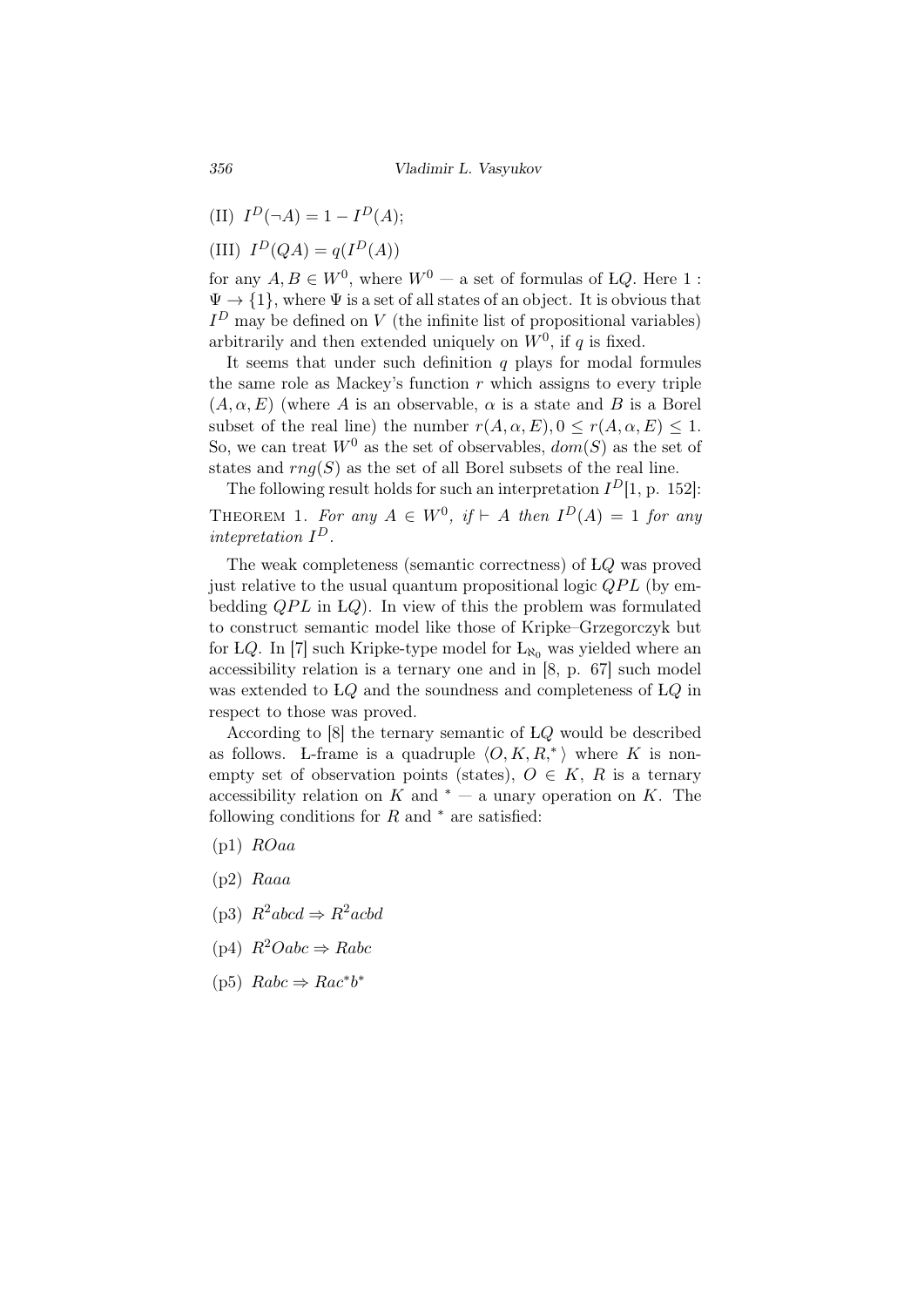- $(p6)$   $a^{**} = a$
- (p7) *ROab ⇒ ROba*
- (q1) *Rabc ⇒ Rbac*
- (d1)  $a < b =_{def} ROab$
- (d2)  $R^2abcd =_{def} \exists x(Rabx \& Rxd \& x \in K).$

A valuation *v* is defined as a mapping assigning the truth value from truth-value matrix for L*Q* to propositional variables in every point of  $K$  accounting the binary relation  $\lt$  from (d1). An interpretation *I* is a natural extending of *v* on all formulas of  $L_{\aleph_0}$  under condition that in any point of *K* the usual explication of connectives takes place. The formal definition is as follows:

- a) *v* is a valuation in L-frame, i.e. *v* is a function  $v: V \times K \rightarrow$  $M_{[0,1]}$  (where  $M_{[0,1]}$  is a logical matrix for  $L_{\aleph_0}$  i.e.  $M_{[0,1]} =$  $\langle [0, 1], \neg, \mapsto, \{1\} \rangle$  where  $\neg x = 1 - x, x \mapsto y = \min(1, 1 - x + y)$ . For any  $p \in V$  and any  $a, b \in K$  the following condition is satisfied:
	- $(1)$   $a < b\&v(p, a) \neq 0 \Rightarrow (p, b) \neq 0;$
- **b**)  $I$  is an interpretation associated with  $v$ , i.e.  $I$  is a function  $I$ :  $W^0 \times K \to M_{[0,1]}$  satisfying for any  $p \in V$ ,  $A, B \in W^0, a \in K$ the following conditions:
	- (*i*)  $I(p, a) = v(p, a);$
	- $(iii) I(\neg A, a = 1 x \text{ iff } I(A, a^*) = x;$
- $(iii) I(A \rightarrow B, a) = inf(1, 1 x + y)$  iff for any  $b, c \in K$ , Rabc and

 $I(a, b) = x \Rightarrow I(B, c) = y.$ 

(*iv*) *I*(*QA, a*) = 1 iff for any *b ∈ K*(*ROab ⇒ ∃c ∈ K*(*RObc ⇒*  $I(A, c) \neq 0$ )).

The following theorem was proved [8, p. 67]:

Theorem 2. *The system LQ is complete in respect to the ternary semantic that is for any*  $A \in W^0$ , if  $I(A) = 1$  *for any intepretation I then ⊢ A.*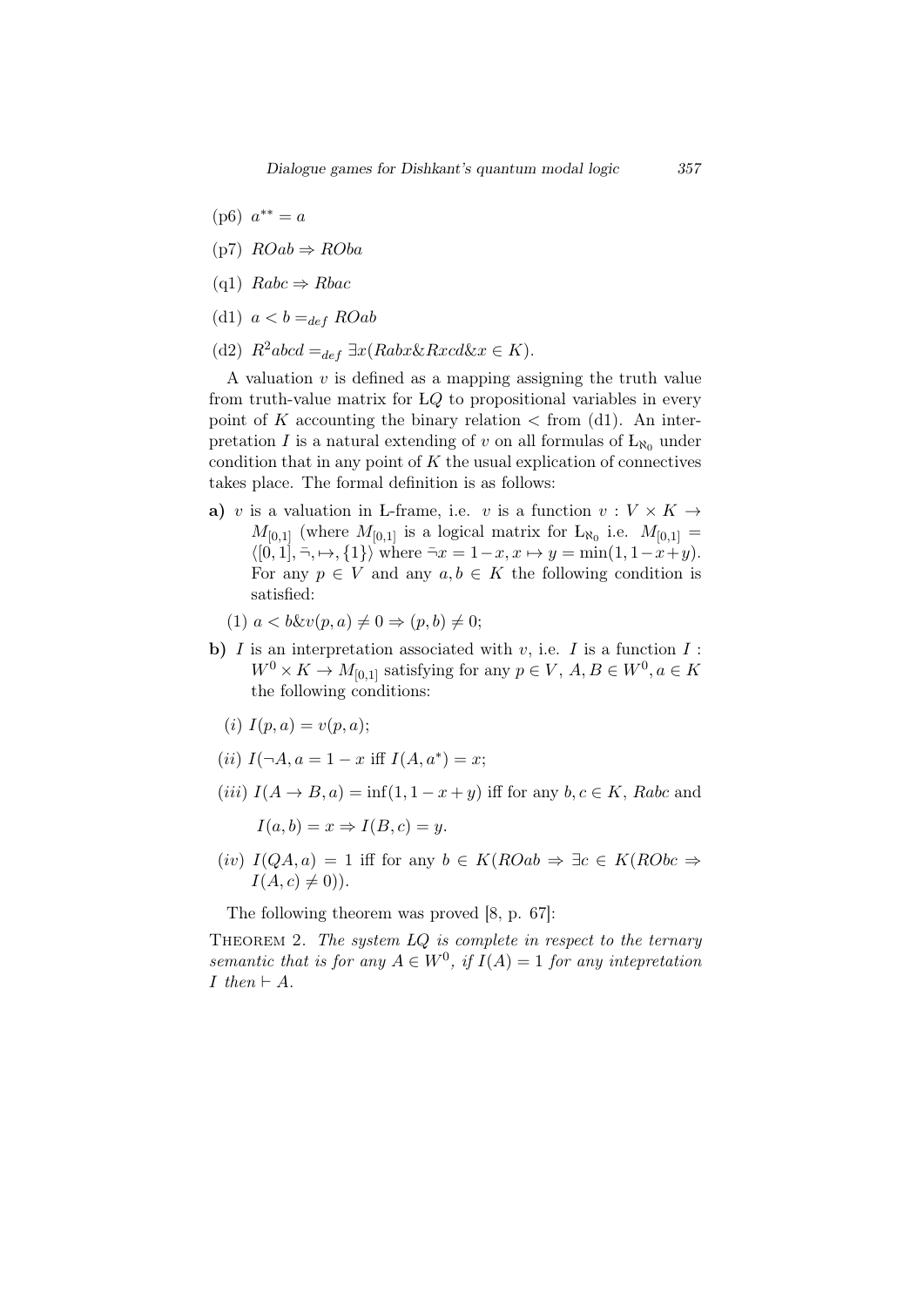We have the following finite model property.

The junction of both semantics of L*Q* can be achieved via putting for any  $A \in W^0$ ,  $dom(I^D(A)) \subseteq K$  and  $rng(I^D(A)) \subseteq \{I(A,a) :$  $a \in K$ , that is, treating the set  $\Psi$  as *K*.

Proposition 1. *A formula F is valid in LQ if and only if F is valid in all those L-frames*  $\langle O, K, R, ^{*} \rangle$  *where*  $K$  *is finite.* 

PROOF. Let  $\Pi = \langle O, K, R,^*, I \rangle$  and let  $V_F = \{p_1, ..., p_n\}$  be the propositional variables occurring in  $F$ . Moreover, let  $\mathcal{B}_F$  be the set of all bi-valued assignments  $I_F: V_F \to \{0, 1\}$ . We write  $I_F^a$  if  $\forall p \in$  $V: I_F(p) = I(p, a)$  and define a new model  $\Pi_f = \langle O', K_f, R', *, I' \rangle$ as follows:

- $K_f = \{I_F \in \mathcal{B}_F : \exists a \in K : I_F = I_F^a\}$
- $I'(p, I_F) = I(p, a)$ , where  $I_F = I_F^a$
- $R' \subseteq K_f \times K_f \times K_f$  where we take  $R'I(a)I(b)I(c)$  as corresponding to *Rabc.*

We can uniquely extend this to all subsets of  $K_f$ . It is straightforward to check that  $I(F, O) = I'(I_F^O, F)$ . Thus we have shown that in evaluating F it suffices to consider  $\Pi_f$  with at most  $2^{p(F)}$  where  $p(F)$  is the number of different propositional variables occurring in  $F$ .

The analysis shows that we can replace the rule (*iv*) with the rule  $(iv)'$  without the loss of the generality :

$$
(iv)' I(QA, a) = \inf \{ I(A, c) : \text{for any } b \in K(ROab \Rightarrow \exists c \in K(RObc \Rightarrow I(A, c) \neq 0 \}.
$$

Turning back to the game theoretic semantic of  $L_{\aleph_0}$  it is worth to denote that recently some its extensions were obtained (cf. [2], [3]). It seems natural to adopt such an approach for producing this kind of semantics for L*Q* which is also, in fact, the specific extension of  $L_{\aleph_0}$ .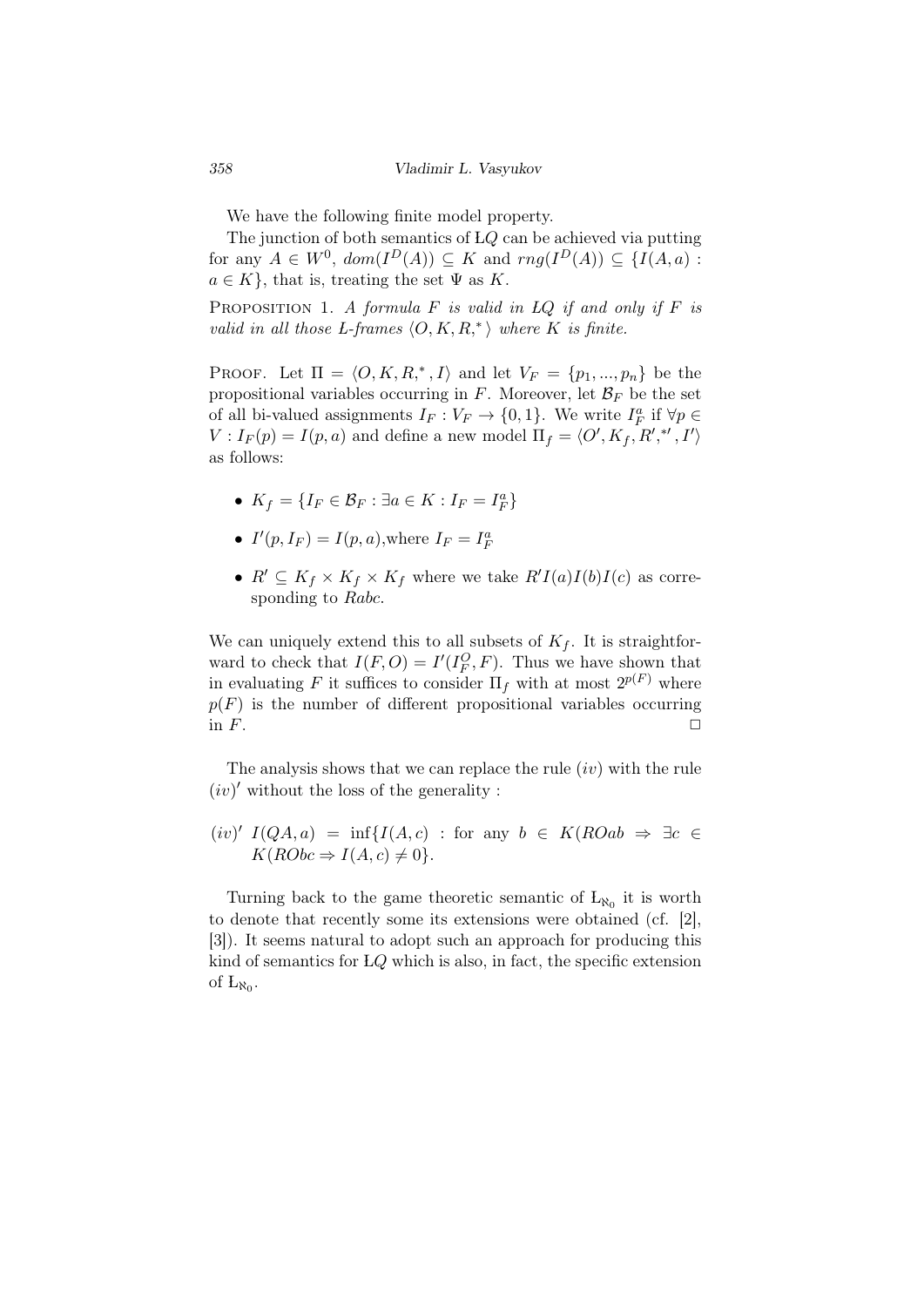## 2 Dialogue Game for **L***Q*

In 2006 C. Ferműller and R. Kosik [2] proposed some game theoretic interpretation for the *SL* system that extends both Lukasiewicz logic  $L_{\aleph_0}$  and modal logic  $S5$ . It was builded on ideas already introduced by Robin Giles in the 1970*th* to obtain a characterization of  $L_{\aleph_0}$ in terms of a Lorenzen style dialogue game combined with bets on the results of binary experiments that may show dispersion. In [2] the experiments were replaced by random evaluations with respect to a given probability distribution over permissible precisifications. We will try to implement main ideas of interpretation proposed (respectively modifying it) for obtaining game theoretical semantic for the L*Q*.

Assume that two players agree to pay  $1 \in \mathfrak{t}$  to the opponent player for each assertion of an atomic statement, which is false in any  $a \in K$  according to a randomly chosen set of observation points. More formally, given a set of all observation points *K* the *risk value*  $\langle x \rangle_K$  associated with a propositional variable *x* is defined as  $\langle x \rangle_K =$  $I<sup>D</sup>(x)$ . In fact,  $\langle x \rangle_K$  corresponds to the probabilities of having to pay 1 $\in$ , when asserting *x*.

Let  $x_1, x_2, \ldots, y_1, y_2, \ldots$  denote atomic statements, i.e. propositional variables. By  $[x_1, ..., x_m||y_1, ..., y_n]$  we denote an *elementary state* in the game where the 1st – the first player – asserts each of the  $y_i$  in the multiset  $\{y_1, ..., y_n\}$  of atomic statements and the 2nd – the second player — asserts each atomic statement  $x_i \in \{x_1, ..., x_m\}$ . The risk associated with a multiset  $X = \{x_1, ..., x_m\}$  of atomic formulas is defined as  $\langle x_1, ..., x_m \rangle_K = \sum_{n=1}^{m}$ *i*=1  $\langle x_i \rangle_K$ . The risk  $\langle \rangle_K$  associated with the empty multiset is 0.  $\langle V \rangle_K$  respectively denotes the average amount of payoffs that the 1st player expects to have to pay to the 2nd player according to the above arrangements if he/she asserted the atomic formulas in  $V$ . The risk associated with an elementary state  $[x_1, ..., x_m||y_1, ..., y_n]$  is calculated from the point of view of the 1st player and therefore the condition  $\langle x_1, ..., x_m \rangle_K \geq \langle y_1, ..., y_n \rangle_K$ (success condition) expresses that the 1st player does not expect any loss (but possibly some gain) when betting on the truth of atomic statements.

Now we accept the following dialogue rule for implication (cf. [2]):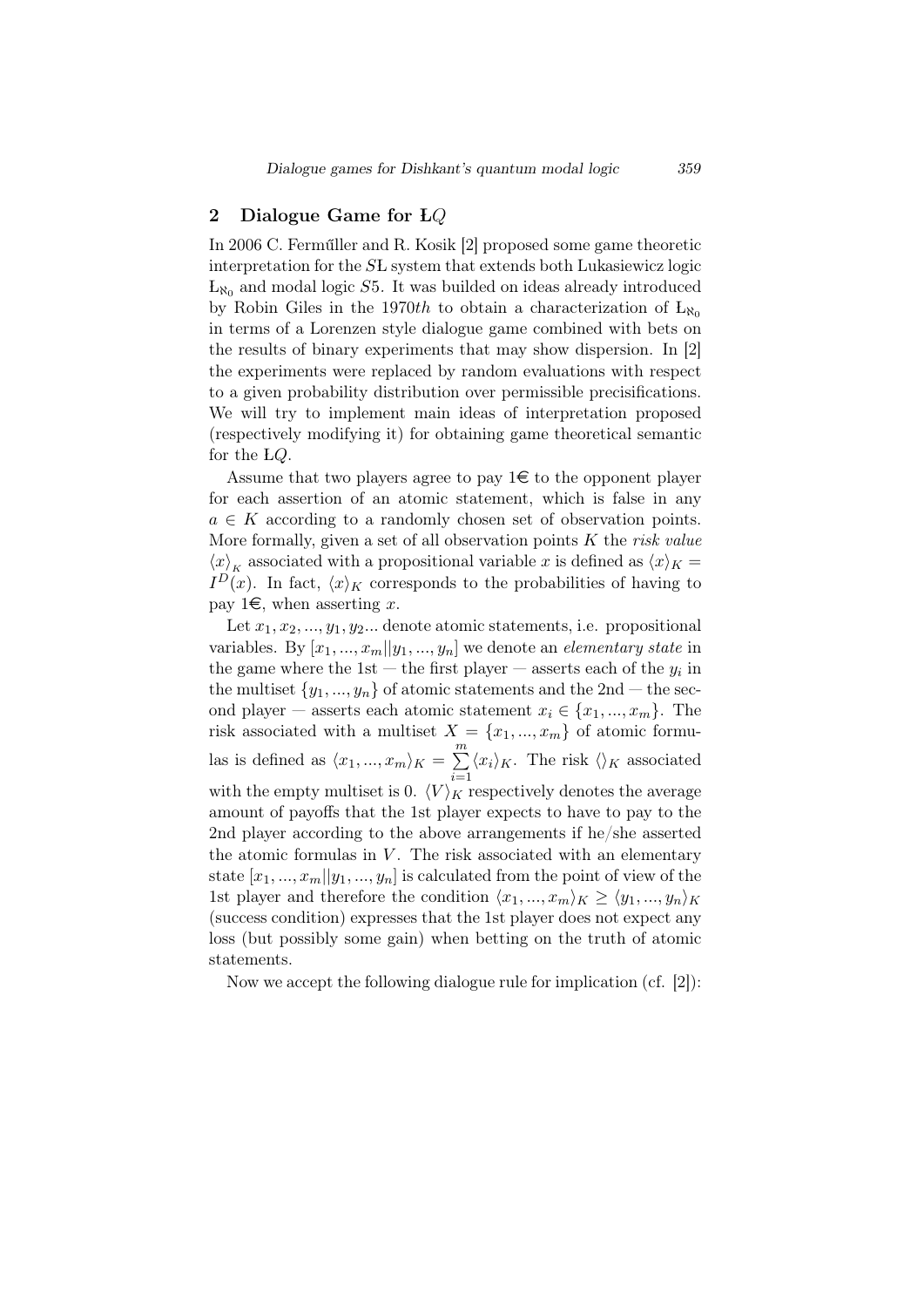$(R<sub>\rightarrow</sub>)$  If the 1st player asserts  $A \rightarrow B$  in point *a* then, whenever the 2nd player chooses to attack this statement by asserting *A* in point *b*, the 1st has to assert also *B* in point *c* (the points are choosing according to the condition (*iii*) above). (And *vice versa*, i.e., for the roles of 1st and the 2nd player switched.)

A player may also choose not to attack the opponent's assertions of  $A \rightarrow B$ . The rule reflects the idea that the *meaning of implication* entails the principle that an assertion of 'If *A* then *B*' obliges one to assert also *B* if the opponent in a dialogue grants (i.e. asserts) *A*.

The dialogue rule for the negation involves a relativization to specific observation points:

 $(R<sub>\rightarrow</sub>)$  If the 1st player asserts  $\neg A$  in point *a* then the 2nd player chooses to attack this statement by asserting *A* in point *a ∗* (the points are choosing according to the condition (*iii*) above). (And *vice versa*, i.e., for the roles of 1st and the 2nd player switched.)

The dialogue rule for the *Q*-modality also involves a relativization to specific observation points:

(*RQ*) If the 1st player asserts *QA* then the 1st also have to assert that *A* holds (its interpretation differs from 0) at any point that the 2nd may choose using the condition (*iv*) above (And *vice versa*, i.e., for the roles of the 1st and the 2nd switched.)

Henceforth we will use  $A^a$  as shorthand for '*A* holds at the observation point *a*' and speak of *A* as a formula indexed by *a*, accordingly. Thus using rule (*RQ*) entails that we have to deal with indexed formulas also in rule  $(R<sub>→</sub>)$ . However, we don't have to change the rule itself, which will turn out to be adequate independently of the kind of evaluation that we aim at in a particular context. We only need to stipulate that in applying  $(R<sub>→</sub>)$  the observation point index of  $A \rightarrow B$  (if there is any) is used for defininig the respective indexes for the subformulas *A* and *B*. If, on the other hand, we apply rule  $(RQ)$  to an already indexed formula  $(QA)^a$  then the index *a* is overwritten by whatever index *b* is chosen by the opponent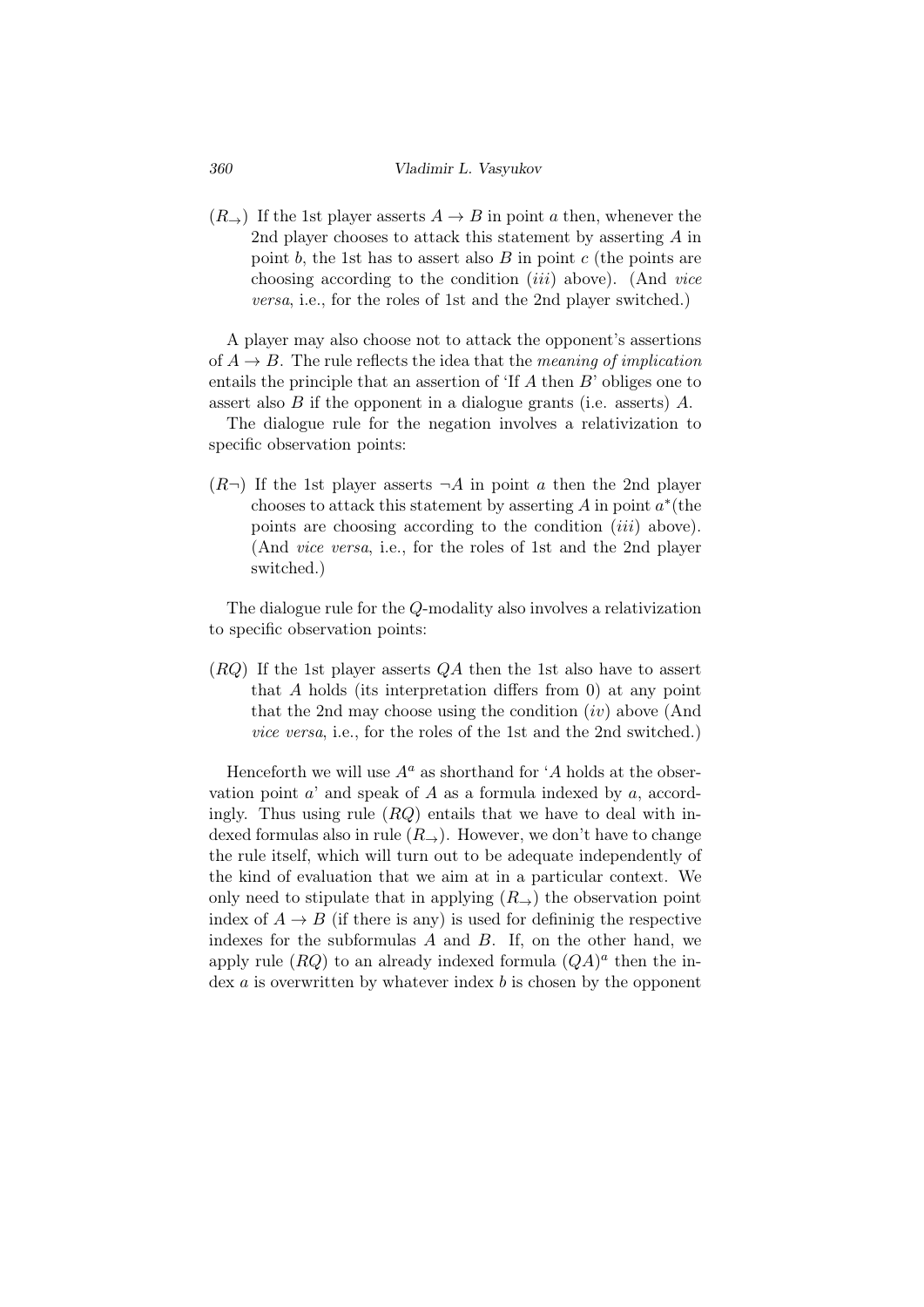player; i.e., we have to continue with the assertion  $A^b$  and, of course, we also have to account for indices of formulas in elementary states. We augment the definition of risk by  $\langle x^a \rangle_K = 1 - I(x, a)$ . In other words, the probability of having to pay  $1 \in \mathbb{R}$  for claiming that *x* holds at the observation point *a* is 0 if *x* is true at *a* and 1 if *x* is false at *a*.

We use  $[A_1^{a_1},...,A_m^{a_m}||B_1^{b_1},...,B_n^{b_n}]$  to denote an arbitrary (not necessarily elementary) state of the game, where  $\{A_1^{a_1},...,A_m^{a_m}\}$  is the multiset of formulas that are currently asserted by the 2nd player, and  ${B_1^{b_1}, ..., B_n^{b_n}}$  is the multiset of formulas that are currently asserted by the 1st player. (We don't care about the order in which formulas are asserted.)

*A move initiated by the1st player* (1st-move) in state [Γ*||*∆] consists in his/her picking of some non-atomic formula  $A^a$  from the multiset  $\Gamma$  and proceeding as follows:

- If  $A^a = (A_1 \rightarrow A_2)^a$  then the 1st may either attack by asserting  $A_1^b$  in order to force the 2nd to assert  $A_2^c$  in accordance with  $(R_{\rightarrow})$ , or admit  $A^a$ . In the first case the successor state is  $[\Gamma', A_2^c || \Delta, A_1^b]$ , in the second case it is  $[\Gamma' || \Delta]$ , where  $\Gamma' =$  $\Gamma - \{A^a\}.$
- If  $A^a = (\neg A_1)^a$  then the 1st chooses the point *a*<sup>\*</sup> thus forcing the 2nd to assert  $A_1^{a^*}$ . The successor state is  $[\Gamma, A_1^{a^*} || \Delta'],$ where  $\Delta' = \Delta - \{A^a\}.$
- If  $A^a = QB^a$  then the 1st chooses an arbitrary  $b \in K$  using the condition *(iv)* above thus forcing the 2nd to assert  $B^c$ . The successor state is  $[\Gamma', B^c || \Delta]$ , where  $\Gamma' = \Gamma - \{A^a\}.$

A move initiated by the 2nd player (2-move) is symmetric, i.e. with the roles of the 1st and the 2nd players interchanged. A run of the game consists in a sequence of states, each resulting from a move in the immediately preceding state, and ending in an elementary state  $[x_1^{a_1},...,x_m^{a_m}||y_1^{b_1},...,y_n^{b_n}].$  The 1st player succeeds in this run if this final state fulfills the success condition, i.e., if

$$
\sum_{j=1}^{n} \langle y_j^{b_j} \rangle_K - \sum_{i=1}^{m} \langle x_i^{a_i} \rangle_K \le 0.
$$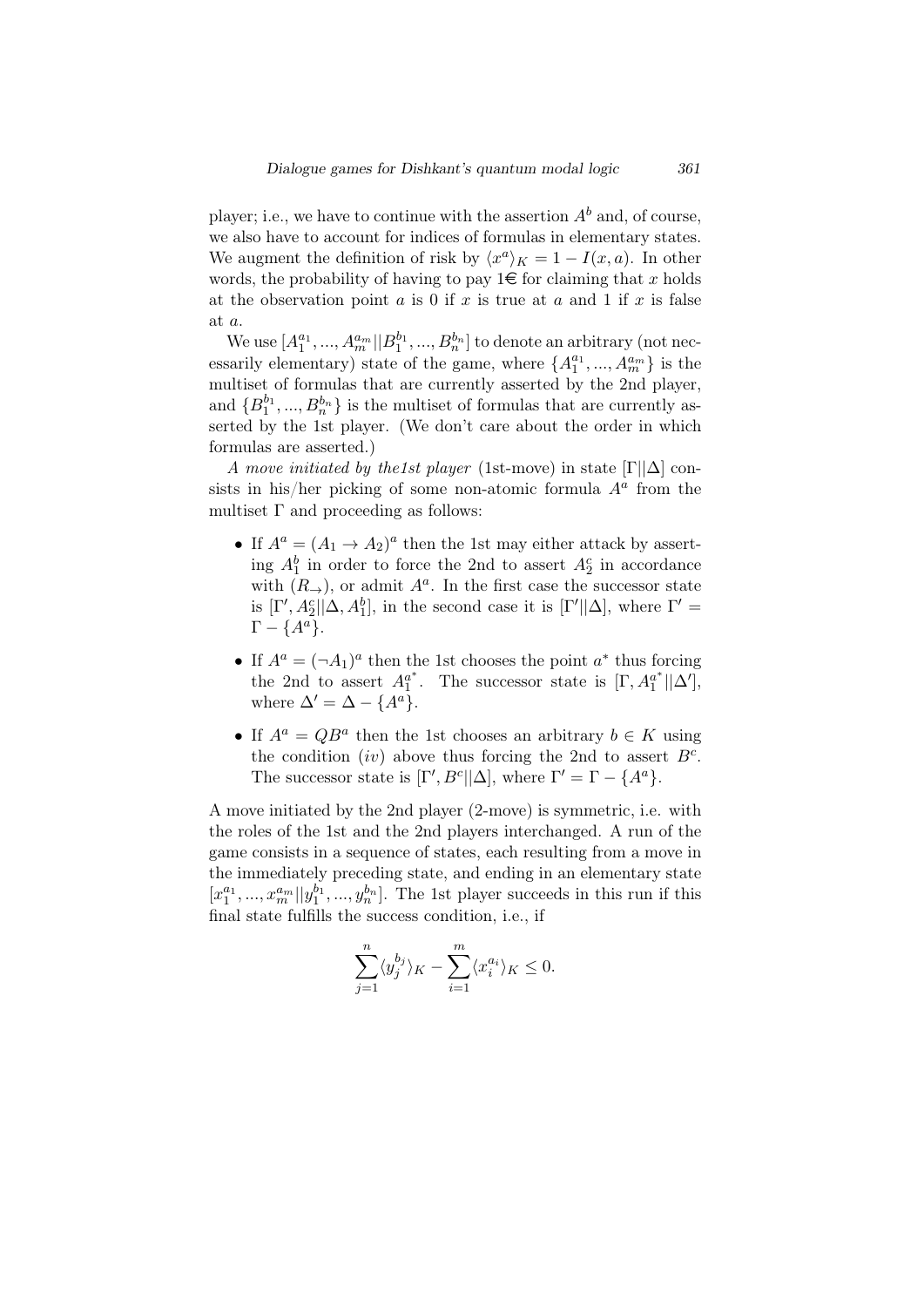The term at the left hand side of inequality is an *expected loss* of the 1st player at this state. In other words, the 1st succeeds if its expected loss is 0 or even negative, i.e., in fact a gain. The other connectives can be reduced to implication and negation.

## 3 Adequacy of the game

To show that the considered game indeed characterizes logic L*Q*, we have to analyse all possible runs of the game starting with some arbitrarily complex assertion by the 1st player. A strategy for the 1st player will be a tree-like structure, where a branch represents a possible run resulting from particular choices made by the 1st player, taking into account all possible choices of the 2nd player in (2- or 1-moves) that are compatible with the rules. We will only have to look at strategies for the 2nd player and thus call a strategy winning if the 1st player succeeds in all corresponding runs (according to condition (2)).

Taking into account that by Theorem (2) we can assume that the set *K* of observation points (states) is finite. The construction of strategies can be viewed as systematic proof search in an analytic tableau calculus with the following rules:

$$
\frac{\Gamma||\Delta, (A_1 \rightarrow A_2)^a]}{\Gamma, A_1^b||\Delta, A_2^c||\Gamma||\Delta|}(\rightarrow_{2nd})
$$
\n
$$
\frac{\Gamma, (A_1 \rightarrow A_2)^a||\Delta|}{\Gamma, A_2^c||\Delta, A_1^b]}(\rightarrow_{1st}) \frac{\Gamma, (A_1 \rightarrow A_2)^a||\Delta|}{\Gamma||\Delta|}(\rightarrow_{1st}^2)
$$
\n
$$
\frac{\Gamma||\Delta, (\neg A)^a|}{\Gamma, A^{a^*}||\Delta|}(\rightarrow_{2nd}) \frac{\Gamma, (\neg A)^a||\Delta|}{\Gamma||\Delta, A^{a^*}|}(\rightarrow_{1st})
$$
\n
$$
\frac{\Gamma||\Delta, (QA)^a|}{\Gamma||\Delta, A^{c_1}||...||\Gamma||\Delta, A^{c_n}]}(Q_{2nd}) \frac{\Gamma, (QA)^a||\Delta|}{\Gamma, A^c||\Delta|}(Q_{1st})
$$

In all rules *a* can denote any index. In the rule  $(Q_{2nd})$  as well as in the rule  $(Q_{1st})$  we assume that indexes  $c_1, ..., c_n$  and  $c$  are defined by means of the condition (*iv*) above. Note that, in accordance with the definition of a strategy for the 2nd player, his/her choices in the moves induce branching, whereas for the 1st player choices a single successor state that is compatible with the dialogue rules is chosen.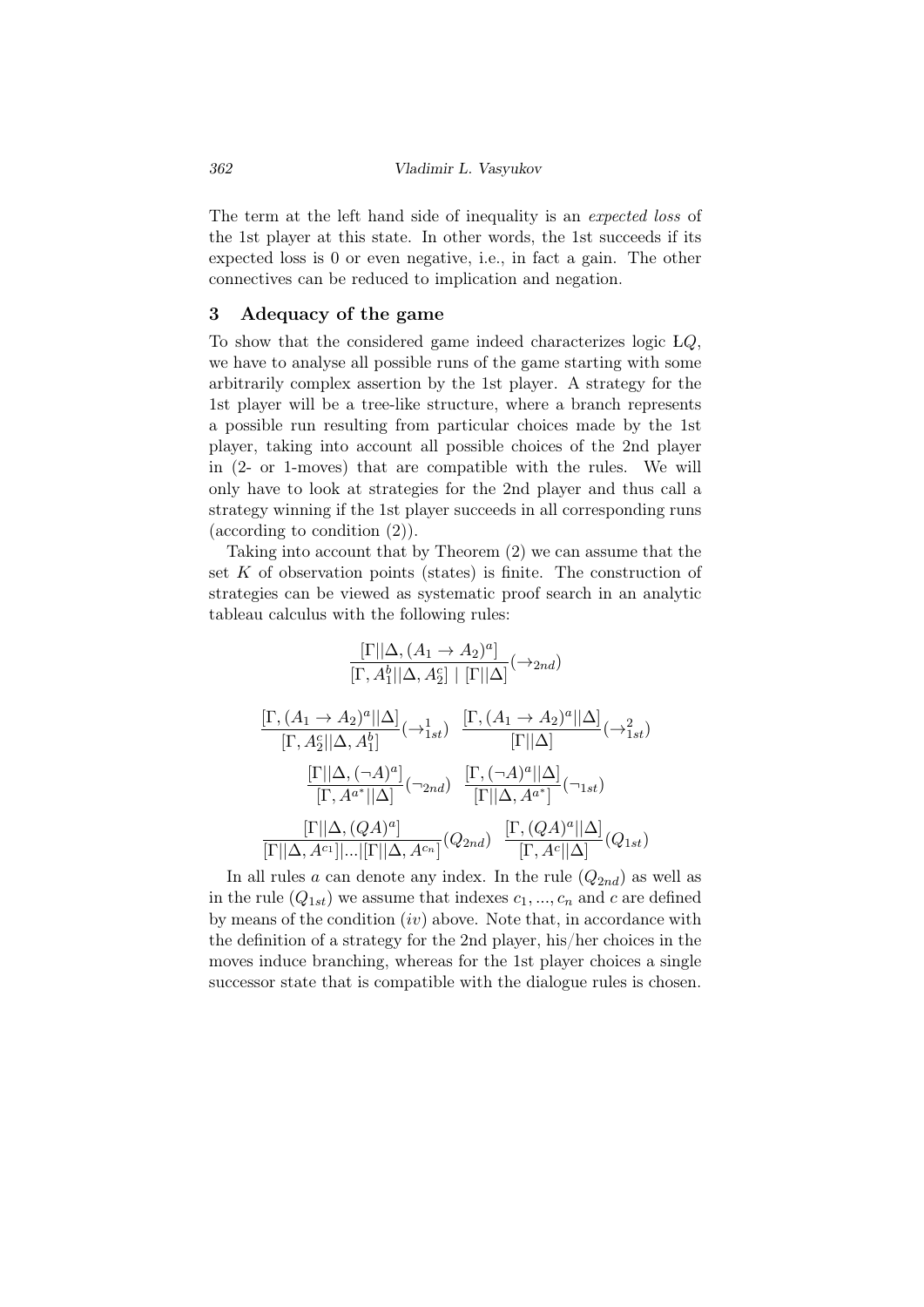Theorem 3. *A formula F is valid in LQ if and only if for every set K of observation points (states) the 1st player have a winning strategy for the game starting in game state* [*||F*]*.*

PROOF. Every run of the game is finite. For every final elemen- $\{x_1^{a_1},...,x_m^{a_m} | y_1^{b_1},..., y_n^{b_n} \}$  the success condition says that we have to compute the risk  $\sum_{n=1}^n$ *j*=1  $\langle y_j^{b_j} \rangle$  $\sum_{j}^{b_j}$ <sub>*K*</sub> −  $\sum_{j}^{m}$ *i*=1  $\langle x_i^{a_i} \rangle_K$ , where  $\langle r^a \rangle_K =$ *I*(*r, a*) if  $a \notin dom(I^D(r))$  and  $\langle r^a \rangle_K = 1 - I^D(r)(a)$  otherwise, and check whether the resulting value (in the following denoted by  $\langle x_1^{a_1}, ..., x_m^{a_m} | y_1^{b_1}, ..., y_n^{b_n} \rangle$  is  $\leq 0$  to determine whether the 1st player 'win' the game. To obtain the minimal final risk of the 1st player (i.e., his/her minimal expected loss) that the 1st can enforce in any given state *S* by playing according to an optimal strategy, we have to take into account the supremum over all risks associated with the successor states to *S* that you can enforce by a choice that you may have in a (2nd- or 1st-)move *S*. On the other hand, for any of the 1st player choices the 1st can enforce the infimum of risks of corresponding successor states. In other words, we prove that we can extend the definition of the 1st expected loss from elementary states to arbitrary states such that the following conditions are satisfied:

$$
(3.1) \langle \Gamma, (A \to B)^a || \Delta \rangle_K = \inf \{ \langle \Gamma || \Delta \rangle_K, \langle \Gamma, B^c || A^b, \Delta \rangle_K \}
$$

$$
(3.2) \langle \Gamma, (\neg A)^a || \Delta \rangle_K = \sup \{ \langle \Gamma || \Delta, A^{a^*} \rangle_K \}
$$

for assertions by the 2nd player and, for assertions by the 1st player:

(3.3)  $\langle \Gamma || (A \to B)^a, \Delta \rangle_K = \sup \{ \langle \Gamma, A^b || B^c, \Delta \rangle_K, \langle \Gamma || \Delta \rangle_K \}$ 

$$
(3.4) \langle \Gamma || \Delta, (\neg A)^a \rangle_K = \inf \{ \langle \Gamma, A^{a^*} || \Delta \rangle_K \rangle \}
$$

Furthermore we have

$$
(3.5)\ \langle \Gamma || \Delta, (QA)^a \rangle_K = \sup_{\substack{c \in K \\ \text{ROab} \Rightarrow \text{RObc}}} \{ \langle \Gamma || \Delta, A^c \rangle_K \}
$$

$$
(3.6)\ \ \langle \Gamma, (QA)^a || \Delta \rangle_K = \inf_{\substack{c \in K \\ \text{ROab} \Rightarrow \text{RObc}}} \{ \langle \Gamma, A^c || \Delta \rangle_K \}
$$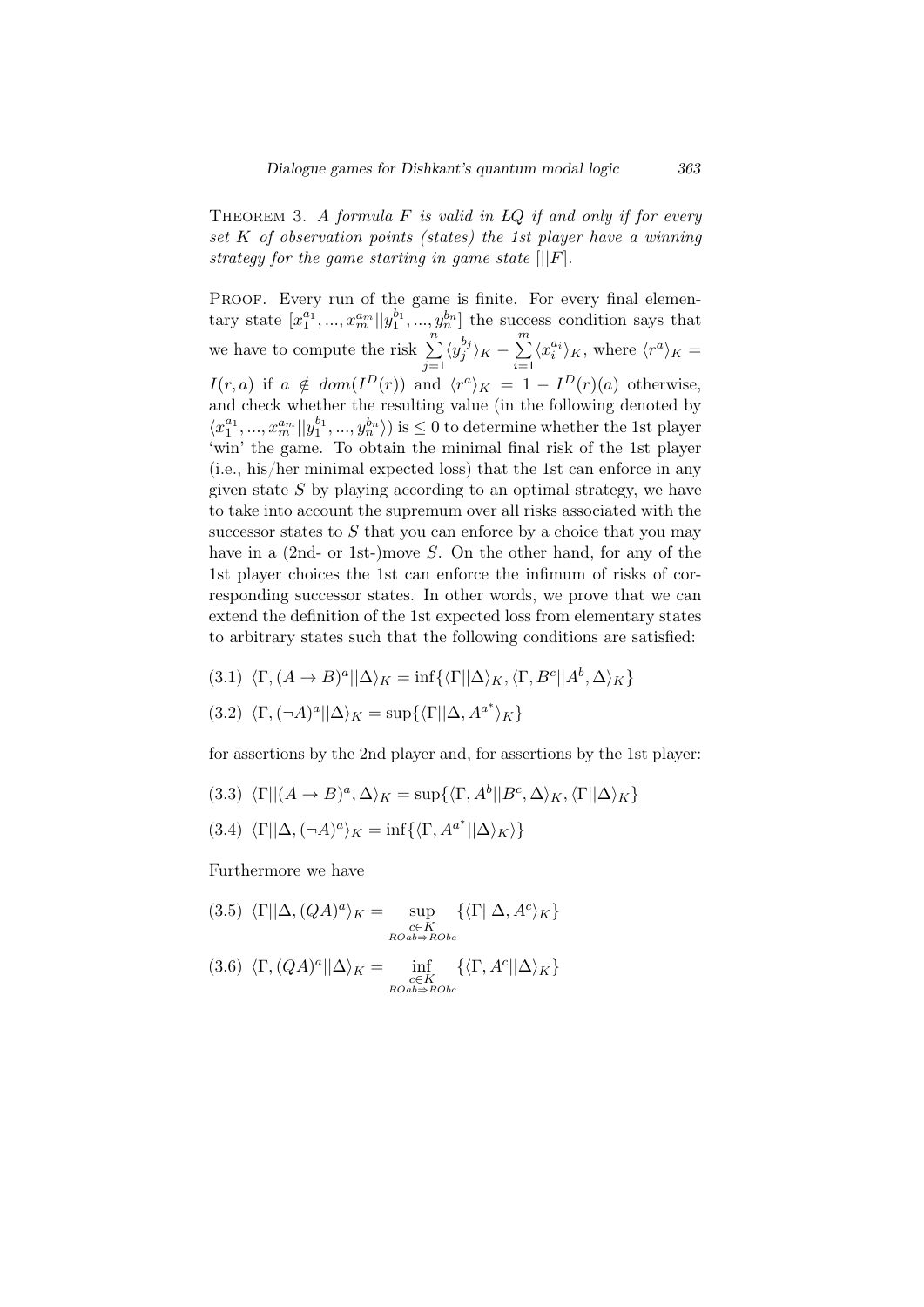We have to check that  $\langle .||. \rangle_K$  is well-defined; i.e., that conditions above together with the definition of my expected loss (risk) for elementary states indeed can be simultaneously fulfilled and guarantee uniqueness. To this aim consider the following generalisation of the truth function for L*Q* to multisets *G* of indexed formulas:

$$
I(\Gamma)_K =_{def} \sum_{A \in \Gamma} I(A, a) + \sum_{A \in \Gamma} I^D(A)(a)
$$
  

$$
A \in \Gamma
$$
  

$$
a \notin dom(I^D(A)) \quad a \in dom(I^D(A))
$$

Note that

$$
I({A})_K = I(A)_K = \sum_{a \notin dom(I^D(A))} I(A, a) + \sum_{a \in dom(I^D(A))} I^D(A)(a) = 1 \text{ iff } \langle ||A \rangle_K \le 0,
$$

that is, *A* is valid in L*Q* iff my risk in the game starting with my assertion of *A* is non-positive. Moreover, for elementary states we have

$$
\langle x_1^{a_1},...,x_m^{a_m}||y_1^{b_1},...,y_n^{b_n}\rangle_K = n-m + I(x_1^{a_1},...,x_m^{a_m})_K - I(y_1^{b_1},...,y_n^{b_n})_K.
$$

We generalize the risk function to arbitrary observation states by

$$
\langle \Gamma || \Delta \rangle^*_K =_{def} |\Delta| - |\Gamma| + I(\Gamma)_K - I(\Delta)_K
$$

and check that it satisfies conditions  $(3.1)$ – $(3.6)$ . We only spell out two cases. In order to avoid case distinctions let  $I(A^a)_K = I(A, a)$ . For condition (3.1) we have

 $\langle \Gamma, (A \to B)^a | \Delta \rangle_K^* = |\Delta| - |\Gamma| - 1 + I(\Gamma)_K + I(A \to B, a)_K -$ *I*( $\Delta$ )*K* =  $\langle \Gamma || \Delta \rangle_K^*$  - 1 + *I*( $A \to B, a$ ) =  $\langle \Gamma || \Delta \rangle_K^*$  - 1 + inf{1,1 - $I(A,b)+I(B,c)$ } =  $\langle \Gamma || \Delta \rangle_K^* - 1 + \inf \{ 1, 1 + \langle B^c || A^b \rangle_K^* \} = \langle \Gamma || \Delta \rangle_K^* +$  $\inf\{0, \langle B^c||A^b\rangle^*_K\} = \inf\{\langle \Gamma||\Delta\rangle^*_K, \langle \Gamma, B^c||A^b, \Delta\rangle^*_K\}.$ 

For condition (3.5) we have

 $\langle \Gamma || \Delta, (QA)^a \rangle_K^* = |\Delta| - |\Gamma| - 1 + I(\Gamma)_K - I(\Delta)_K - I((QA)^a)_K =$  $\langle \Gamma || \Delta \rangle_K^*$  + 1 *− I*( $QA, a$ ) =  $\langle \Gamma || \Delta \rangle_K^*$  + 1 − inf $\{I(A, c)$  : for any  $b \in K(ROab \Rightarrow \exists c \in K(RObc \Rightarrow I(A,c) \neq 0) = \langle \Gamma | |\Delta \rangle_K^*$